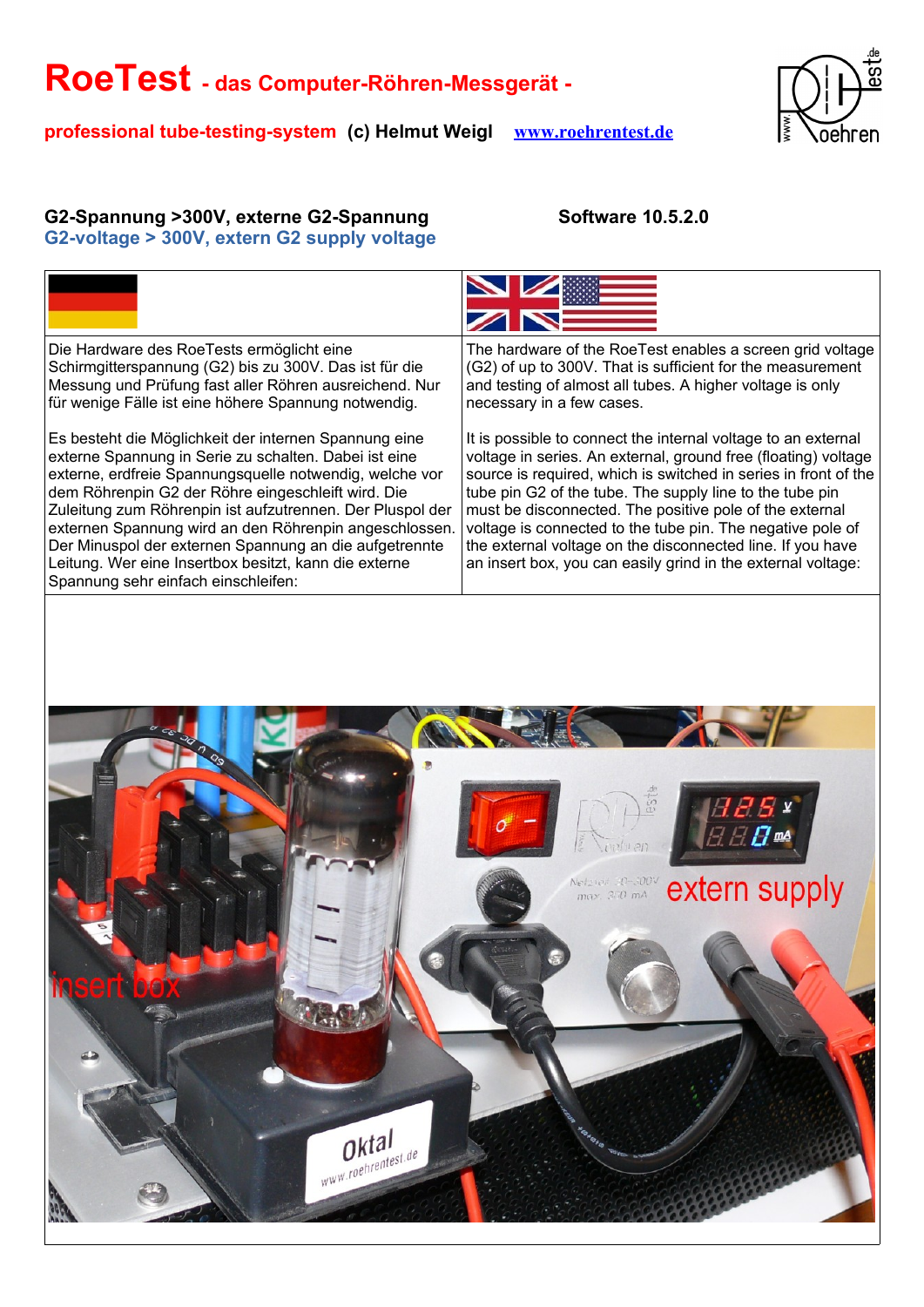### **professional tube-testing-system (c) Helmut Weigl [www.roehrentest.de](http://www.roehrentest.de/)**

este<br>es

| Bitte beachten:                                                                                                                                                                                                                                                                                                                                                                                                                                                                                                                               |                      |                     | <u>MM M.L OUIN UNIUSIAU</u><br><u>IS VUCIII CII</u><br>Please note: |                                                                                                                                                                                                                                                                                                                                                                                                                                                                                                                                                                              |                                                                                                                                         |                                                   |  |  |  |  |
|-----------------------------------------------------------------------------------------------------------------------------------------------------------------------------------------------------------------------------------------------------------------------------------------------------------------------------------------------------------------------------------------------------------------------------------------------------------------------------------------------------------------------------------------------|----------------------|---------------------|---------------------------------------------------------------------|------------------------------------------------------------------------------------------------------------------------------------------------------------------------------------------------------------------------------------------------------------------------------------------------------------------------------------------------------------------------------------------------------------------------------------------------------------------------------------------------------------------------------------------------------------------------------|-----------------------------------------------------------------------------------------------------------------------------------------|---------------------------------------------------|--|--|--|--|
| Vorsicht hohe Spannungen, immer auf gute<br>Isolation und Berührungsschutz achten<br>externe Spannung muss erdfrei sein<br>$\bullet$<br>maximal zulässige Spannung für die Röhre<br>$\bullet$<br>beachten<br>maximal zulässige Verlustleistung für die Röhre<br>$\bullet$<br>beachten<br>nicht mit den externen Spannungen übertreiben<br>$\bullet$<br>(vorsicht Spannungsüberschläge)<br>nur bei Röhren mit einem System möglich<br>$\bullet$<br>Versuch auf eigenes Risiko (keine Haftung für<br>Sach- und Personenschäden meinerseits !!!) |                      |                     |                                                                     | Beware of high voltages, always ensure good<br>$\bullet$<br>Insulation and protection against accidental contact<br>external voltage must be floating<br>$\bullet$<br>Observe the maximum permissible voltage for the<br>$\bullet$<br>tube<br>Observe the maximum permissible power loss for<br>٠<br>the tube<br>do not exaggerate with the external voltages<br>٠<br>(beware of voltage flashovers)<br>only possible for tubes with one system<br>$\bullet$<br>Try at your own risk (no liability for damage to<br>$\bullet$<br>property or personal injury on my part !!!) |                                                                                                                                         |                                                   |  |  |  |  |
| Software:                                                                                                                                                                                                                                                                                                                                                                                                                                                                                                                                     |                      |                     |                                                                     | Software:                                                                                                                                                                                                                                                                                                                                                                                                                                                                                                                                                                    |                                                                                                                                         |                                                   |  |  |  |  |
| Damit die RoeTest Software weiß, dass eine zusätzliche<br>externe Spannung anliegt, muss der Datensatz für die<br>Röhre wie folgt angelegt sein:                                                                                                                                                                                                                                                                                                                                                                                              |                      |                     |                                                                     | So that the RoeTest software knows that an additional<br>external voltage is present, the data record for the tube<br>must be created as follows:                                                                                                                                                                                                                                                                                                                                                                                                                            |                                                                                                                                         |                                                   |  |  |  |  |
|                                                                                                                                                                                                                                                                                                                                                                                                                                                                                                                                               |                      |                     | <b>System 1</b>                                                     |                                                                                                                                                                                                                                                                                                                                                                                                                                                                                                                                                                              | <b>System 2</b>                                                                                                                         | <b>System 3</b>                                   |  |  |  |  |
|                                                                                                                                                                                                                                                                                                                                                                                                                                                                                                                                               |                      | Röhren (System)art: | Pentode ext.G2                                                      |                                                                                                                                                                                                                                                                                                                                                                                                                                                                                                                                                                              | +extern g2 supply                                                                                                                       |                                                   |  |  |  |  |
|                                                                                                                                                                                                                                                                                                                                                                                                                                                                                                                                               |                      |                     |                                                                     |                                                                                                                                                                                                                                                                                                                                                                                                                                                                                                                                                                              |                                                                                                                                         |                                                   |  |  |  |  |
|                                                                                                                                                                                                                                                                                                                                                                                                                                                                                                                                               | typische Werte: S2+1 | UA/L $[M^*]$        |                                                                     | 400,0                                                                                                                                                                                                                                                                                                                                                                                                                                                                                                                                                                        | 0,0                                                                                                                                     | 0,0                                               |  |  |  |  |
|                                                                                                                                                                                                                                                                                                                                                                                                                                                                                                                                               | $S3 - 1$             | UG1 $[N]$ *)        |                                                                     | $-35,00$                                                                                                                                                                                                                                                                                                                                                                                                                                                                                                                                                                     | 0,00                                                                                                                                    | 0,00                                              |  |  |  |  |
|                                                                                                                                                                                                                                                                                                                                                                                                                                                                                                                                               | $S4+2$               | UG2/An/Stn [V] *)   |                                                                     | 300,0                                                                                                                                                                                                                                                                                                                                                                                                                                                                                                                                                                        | 125,0                                                                                                                                   | 0,0                                               |  |  |  |  |
|                                                                                                                                                                                                                                                                                                                                                                                                                                                                                                                                               | $S5 - 2$             | UG3/G4Okt. [V] *)   |                                                                     | 0,0                                                                                                                                                                                                                                                                                                                                                                                                                                                                                                                                                                          | 0,0                                                                                                                                     | 0,0                                               |  |  |  |  |
|                                                                                                                                                                                                                                                                                                                                                                                                                                                                                                                                               |                      | UG4/G5 [V] *)       |                                                                     |                                                                                                                                                                                                                                                                                                                                                                                                                                                                                                                                                                              | = Stiftzuordnung gemäß Röhrenart                                                                                                        |                                                   |  |  |  |  |
|                                                                                                                                                                                                                                                                                                                                                                                                                                                                                                                                               |                      |                     |                                                                     |                                                                                                                                                                                                                                                                                                                                                                                                                                                                                                                                                                              |                                                                                                                                         |                                                   |  |  |  |  |
|                                                                                                                                                                                                                                                                                                                                                                                                                                                                                                                                               |                      | IA/L Soll [mA]:     |                                                                     | 50,000                                                                                                                                                                                                                                                                                                                                                                                                                                                                                                                                                                       | 0,000                                                                                                                                   | 0,000                                             |  |  |  |  |
|                                                                                                                                                                                                                                                                                                                                                                                                                                                                                                                                               |                      | IG2/An Soll [mA]:   |                                                                     | 10,000                                                                                                                                                                                                                                                                                                                                                                                                                                                                                                                                                                       | 0,000                                                                                                                                   | 0,000                                             |  |  |  |  |
|                                                                                                                                                                                                                                                                                                                                                                                                                                                                                                                                               |                      | S [mAV]:            |                                                                     | 0,00                                                                                                                                                                                                                                                                                                                                                                                                                                                                                                                                                                         | 0,00                                                                                                                                    | 0,00                                              |  |  |  |  |
|                                                                                                                                                                                                                                                                                                                                                                                                                                                                                                                                               |                      | μ:                  |                                                                     | 0,0                                                                                                                                                                                                                                                                                                                                                                                                                                                                                                                                                                          | $_{0,0}$                                                                                                                                | $_{0,0}$                                          |  |  |  |  |
|                                                                                                                                                                                                                                                                                                                                                                                                                                                                                                                                               |                      | D:                  |                                                                     | 0,0                                                                                                                                                                                                                                                                                                                                                                                                                                                                                                                                                                          | 0,0                                                                                                                                     | 0,0                                               |  |  |  |  |
|                                                                                                                                                                                                                                                                                                                                                                                                                                                                                                                                               |                      | Ri [KOhm]:          |                                                                     | 0,0                                                                                                                                                                                                                                                                                                                                                                                                                                                                                                                                                                          | 0,0                                                                                                                                     | 0,0                                               |  |  |  |  |
| System1:<br>Röhrenart "Pentode ext. G2"<br>G2-Spannung 300 V (höher kann die interne<br>Hardware nicht)<br>System 2:<br>Röhrenart "extern g2 supply"<br>Spannung des externen Netzteils                                                                                                                                                                                                                                                                                                                                                       |                      |                     |                                                                     |                                                                                                                                                                                                                                                                                                                                                                                                                                                                                                                                                                              | System1:<br>Tube type "Pentode ext. G2"<br>higher)<br>System 2:<br>Tube type "extern g2 supply"<br>Voltage of the external power supply | G2 voltage 300 V (the internal hardware cannot be |  |  |  |  |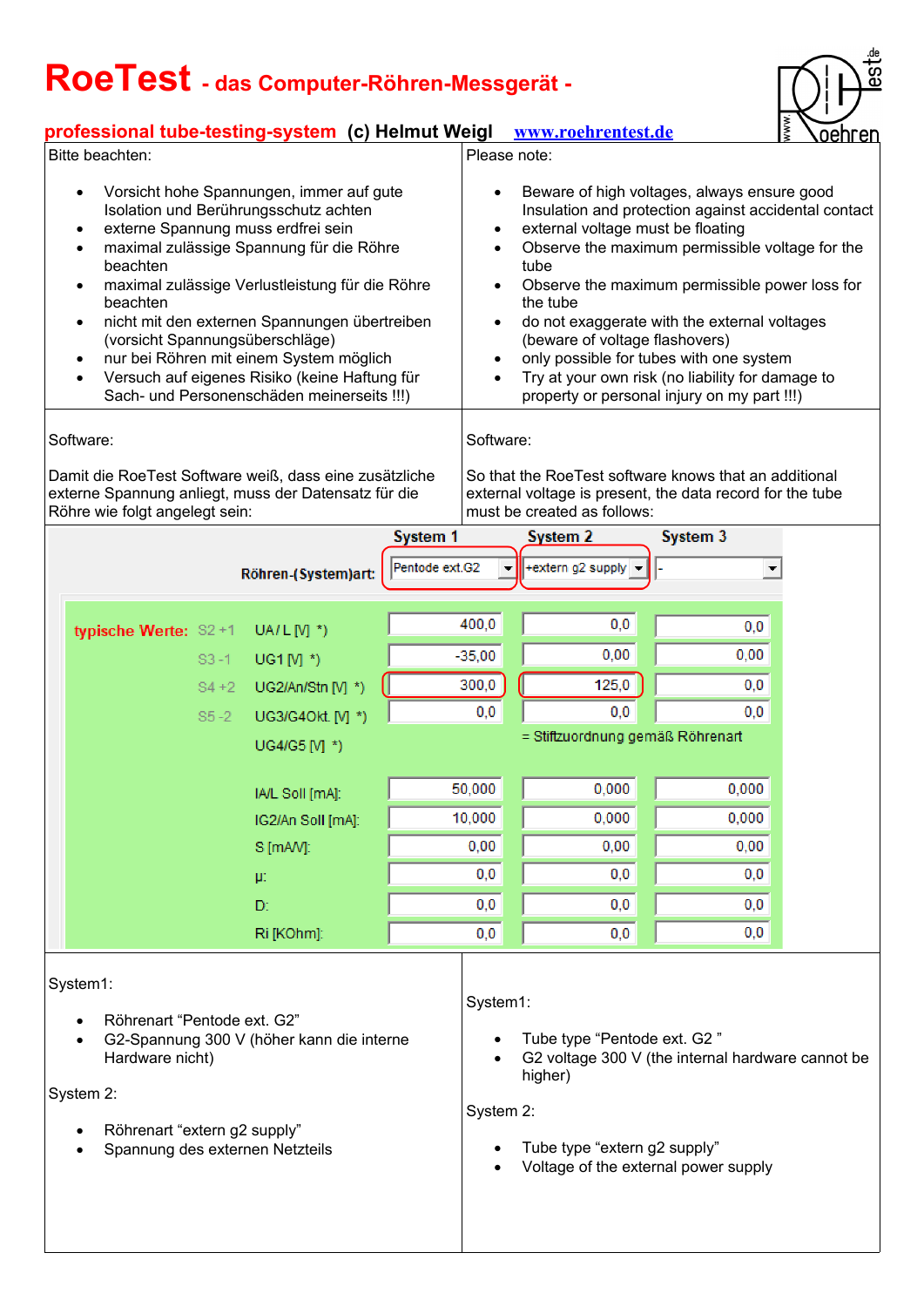

### **professional tube-testing-system (c) Helmut Weigl [www.roehrentest.de](http://www.roehrentest.de/)**

Die Messsoftware übernimmt dann die Daten wie folgt: (so erfolgt auch die Druckausgabe auf dem Messprotokoll)

The measurement software then takes over the data as follows: (This is also how the printout is made on the measurement report)

|                                                                                                                                                                                                                                                              |                                     |                 |                                                           |   | ilicasulciliciil icport                                                  |                        |                                                               |              |     |          |
|--------------------------------------------------------------------------------------------------------------------------------------------------------------------------------------------------------------------------------------------------------------|-------------------------------------|-----------------|-----------------------------------------------------------|---|--------------------------------------------------------------------------|------------------------|---------------------------------------------------------------|--------------|-----|----------|
|                                                                                                                                                                                                                                                              | <b>System</b>                       |                 |                                                           | 1 | $\Box$                                                                   | 2.                     | Е                                                             | з            | Е   |          |
|                                                                                                                                                                                                                                                              | Röhrenart                           |                 |                                                           |   | Pentode ex                                                               |                        |                                                               |              |     |          |
|                                                                                                                                                                                                                                                              |                                     | typische Werte: |                                                           |   |                                                                          |                        |                                                               |              |     |          |
|                                                                                                                                                                                                                                                              | UA [V]                              |                 |                                                           |   | 400,0                                                                    | $_{0,0}$               |                                                               | 0,0          |     |          |
|                                                                                                                                                                                                                                                              | UG1 [V]                             |                 |                                                           |   | $-35,00$                                                                 | 0,00                   |                                                               | 0,00         |     |          |
|                                                                                                                                                                                                                                                              | <b>UG2 [V]</b>                      |                 |                                                           |   | 300,0                                                                    | +125 extern = Ug2: 425 |                                                               |              |     |          |
|                                                                                                                                                                                                                                                              | UG3 [V]                             |                 |                                                           |   | 0,0                                                                      |                        |                                                               |              |     |          |
|                                                                                                                                                                                                                                                              | IA [mA]                             |                 |                                                           |   | 50,000                                                                   | 0,000                  |                                                               | 0,000        |     |          |
|                                                                                                                                                                                                                                                              | <b>IG2</b> [mA]                     |                 |                                                           |   | 10,000                                                                   | 0,000                  |                                                               | 0,000        |     |          |
| Das Messinstrument für die G2-Spannung zeigt einen<br>The measuring instrument for the G2 voltage shows an<br>additional indication of the external voltage:<br>zusätzlichen Hinweis auf die externe Spannung:<br>100 <sup>150</sup> 200<br>250              |                                     |                 |                                                           |   |                                                                          |                        |                                                               |              |     |          |
|                                                                                                                                                                                                                                                              |                                     |                 |                                                           |   |                                                                          |                        |                                                               |              |     |          |
| Das Meldungsfenster zeigt ebenfalls einen Hinweis:<br>(aus den Bemerkungen zur Röhre)                                                                                                                                                                        |                                     |                 |                                                           |   | The message window also shows a note:<br>(from the comments on the tube) |                        |                                                               |              |     |          |
|                                                                                                                                                                                                                                                              | Meldungen                           |                 |                                                           |   |                                                                          |                        |                                                               |              |     |          |
| Heizung   Kurzschlusstest   statische Daten   Vakuum   Kennlinien   Bemerki<br>I: Please connect extern voltage 125V in series to g2 pin (intern 300V + extern<br>125V = total Ug2: 425V)                                                                    |                                     |                 |                                                           |   |                                                                          |                        |                                                               |              |     |          |
| Die Messungen (statische Messung, Kennlinienaufnahme,<br>The measurements (static measurement, recording of<br>manueller Modus) können ganz normal durchgeführt<br>characteristic curves, manual mode) can be carried out<br>completely normally.<br>werden. |                                     |                 |                                                           |   |                                                                          |                        |                                                               |              |     |          |
| Bei den Kennlinen erscheinen Angaben zur G2-Spannung:<br>Information on the G2 voltage appears in the characteristic<br>curves:                                                                                                                              |                                     |                 |                                                           |   |                                                                          |                        |                                                               |              |     |          |
|                                                                                                                                                                                                                                                              |                                     |                 |                                                           |   |                                                                          |                        |                                                               |              |     |          |
|                                                                                                                                                                                                                                                              | System 1                            |                 | System 2 System 3   □ UG1-Kennlinien                      |   |                                                                          |                        | V UA/UG2-Kennlinien                                           |              |     | $\Box$ 1 |
|                                                                                                                                                                                                                                                              |                                     |                 | UG1/IA (System 1)                                         |   | UG2/IA (System 1)                                                        |                        |                                                               |              |     |          |
|                                                                                                                                                                                                                                                              | $85 -$<br>80<br>75<br>70            |                 | UA=400V UG2=425V<br>10A=300V UG2=350V<br>UA=200V UG2=275V |   | 65<br>60<br>55                                                           |                        | - UG1≕17V/UA=400V<br>— UG1≕-35V, UA=400V<br>UG1=-70V, UA=400V |              |     |          |
|                                                                                                                                                                                                                                                              | 65<br>60<br>55                      |                 |                                                           |   | 50<br>45                                                                 |                        |                                                               |              |     |          |
|                                                                                                                                                                                                                                                              | 50<br>$K = 45$ $K = 40$<br>35<br>30 |                 |                                                           |   | 40<br>35<br>30<br>25                                                     |                        |                                                               |              |     |          |
|                                                                                                                                                                                                                                                              | 25<br>20<br>15<br>10<br>5           |                 |                                                           |   | 20<br>15<br>10                                                           |                        |                                                               |              |     |          |
| $-60$<br>$-40$<br>-80<br>$-20$<br>UG1M                                                                                                                                                                                                                       |                                     |                 |                                                           |   | $\bf{0}$<br>50<br>и                                                      | 100                    | UG2[V] + extern: 125V                                         | $-450 - 200$ | 250 | 30       |